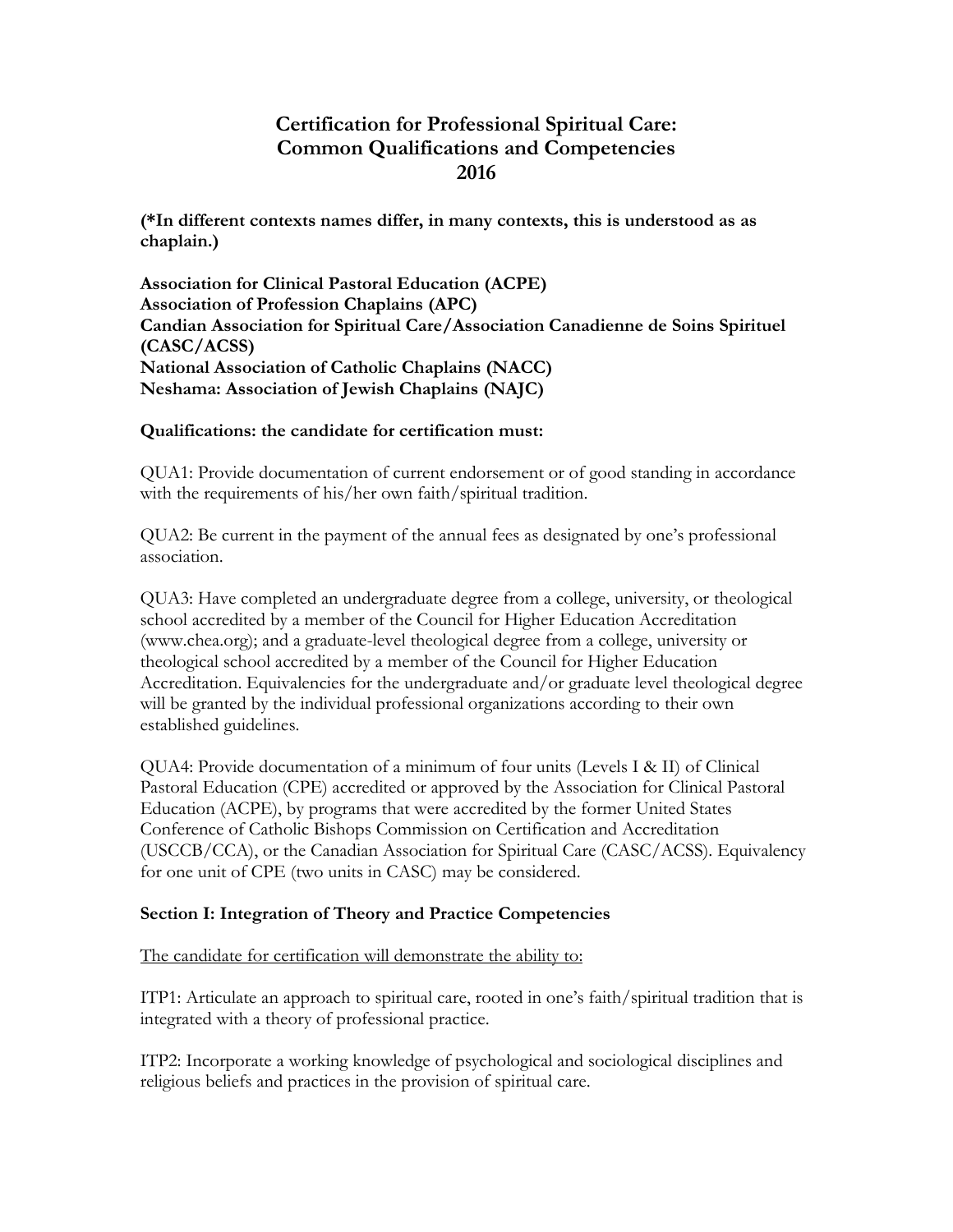ITP3: Incorporate the spiritual and emotional dimensions of human development into one's practice of care.

ITP4: Incorporate a working knowledge of different ethical theories appropriate to one's professional context.

ITP5: Articulate a conceptual understanding of group dynamics and organizational behavior.

ITP6: Articulate how primary research and research literature inform the profession of chaplaincy and one's spiritual care practice.

## **Section II: Professional Identity and Conduct Competencies**

The candidate for certification will demonstrate the ability to:

PIC1: Be self-reflective, including identifying one's professional strengths and limitations in the provision of care.

PIC2: Articulate ways in which one's feelings, attitudes, values, and assumptions affect professional practice.

PIC3: Attend to one's own physical, emotional, and spiritual well-being.

PIC4: Function in a manner that respects the physical, emotional, cultural, and spiritual boundaries of others.

PIC5: Use one's professional authority as a spiritual care provider appropriately.

PIC6 Advocate for the persons in one's care.

PIC7: Function within the Common Code of Ethics for Chaplains, Pastoral Counselors, Clinical Pastoral Educators, and Students

PIC8: Communicate effectively orally and in writing.

PIC9: Present oneself in a manner that reflects professional behavior, including appropriate attire, and grooming.

## **Section III: Professional Practice Skills Competencies**

The candidate for certification will demonstrate the ability to:

PPS1: Establish, deepen and conclude professional spiritual care relationships with sensitivity, openness, and respect.

PPS2: Provide effective spiritual support that contributes to well-being of the care recipients, their families, and staff.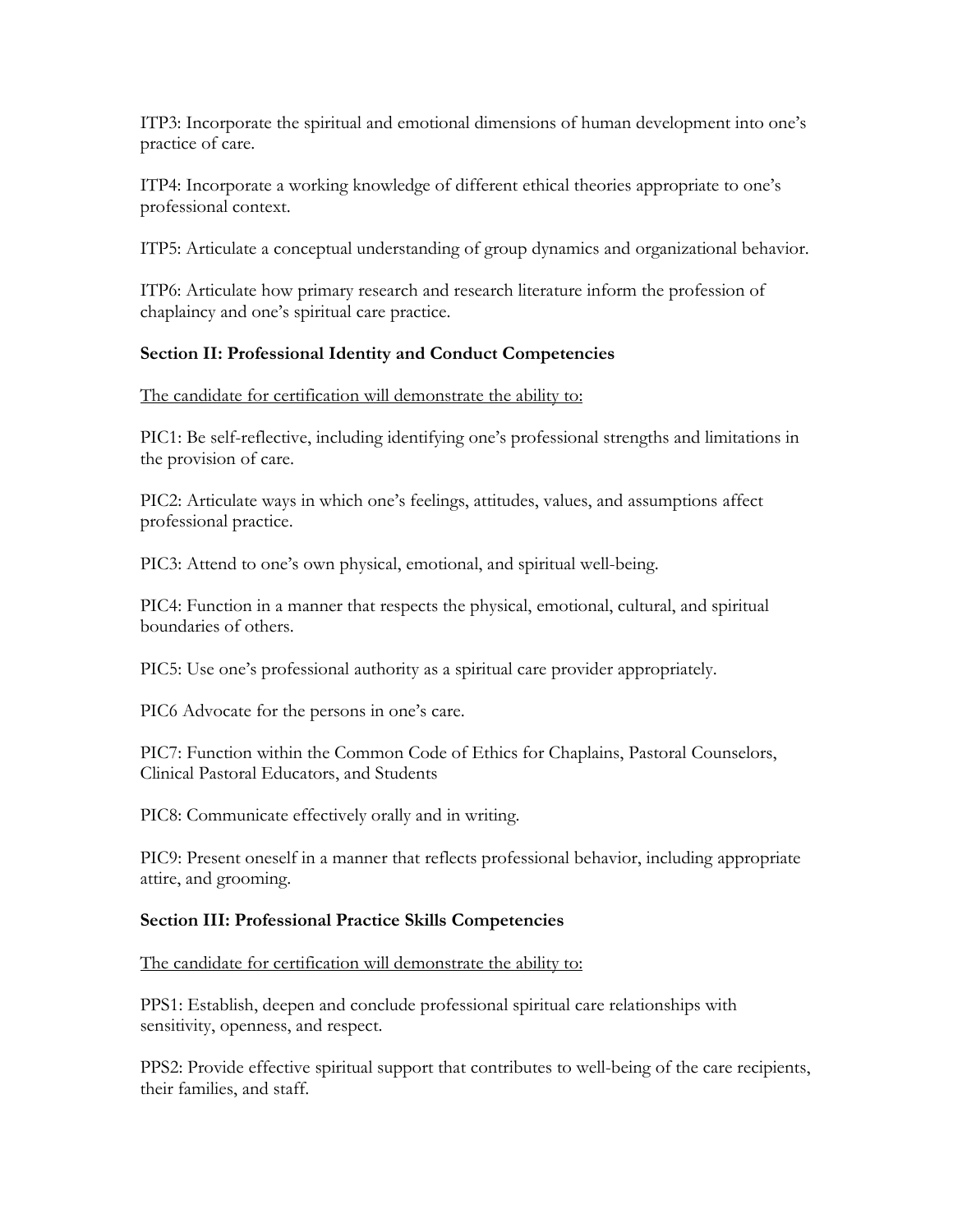PPS3: Provide spiritual care that respects diversity and differences including, but not limited to culture, gender, sexual orientation and spiritual/religious practices.

PPS4: Triage and manage crises in the practice of spiritual care.

PPS5: Provide spiritual care to persons experiencing loss and grief.

PPS6: Provide religious/spiritual resources appropriate to the care recipients, families, and staff.

PPS7: Develop, coordinate, and facilitate public worship/spiritual practices appropriate to diverse settings and needs.

PPS8: Facilitate theological/spiritual reflection for those in one's care practice.

PPS 9: Facilitate group processes, such as family meetings, post trauma, staff debriefing, and support groups.

PPS10: Formulate and utilize spiritual assessments, interventions, outcomes, and care plans in order to contribute effectively to the well-being the person receiving care.

PPS11: Document one's spiritual care effectively in the appropriate records.

## **Section IV: Organizational Leadership Competencies**

The candidate for certification will demonstrate the ability to:

OL1: Promote the integration of spiritual care into the life and service of the institution in which one functions.

OL2: Establish and maintain professional and interdisciplinary relationships.

OL3: Understand and function within the institutional culture and systems, including utilizing business principles and practices appropriate to one's role in the organization.

. OL4: Promote, facilitate, and support ethical decision-making in one's workplace.

OL5: Foster a collaborative relationship with community clergy and faith group leaders.

## **Requirements for the maintenance of board certification**

In order to maintain status as a Certified Chaplain, the chaplain must:

MNT1: Participate in a peer review process every fifth year.